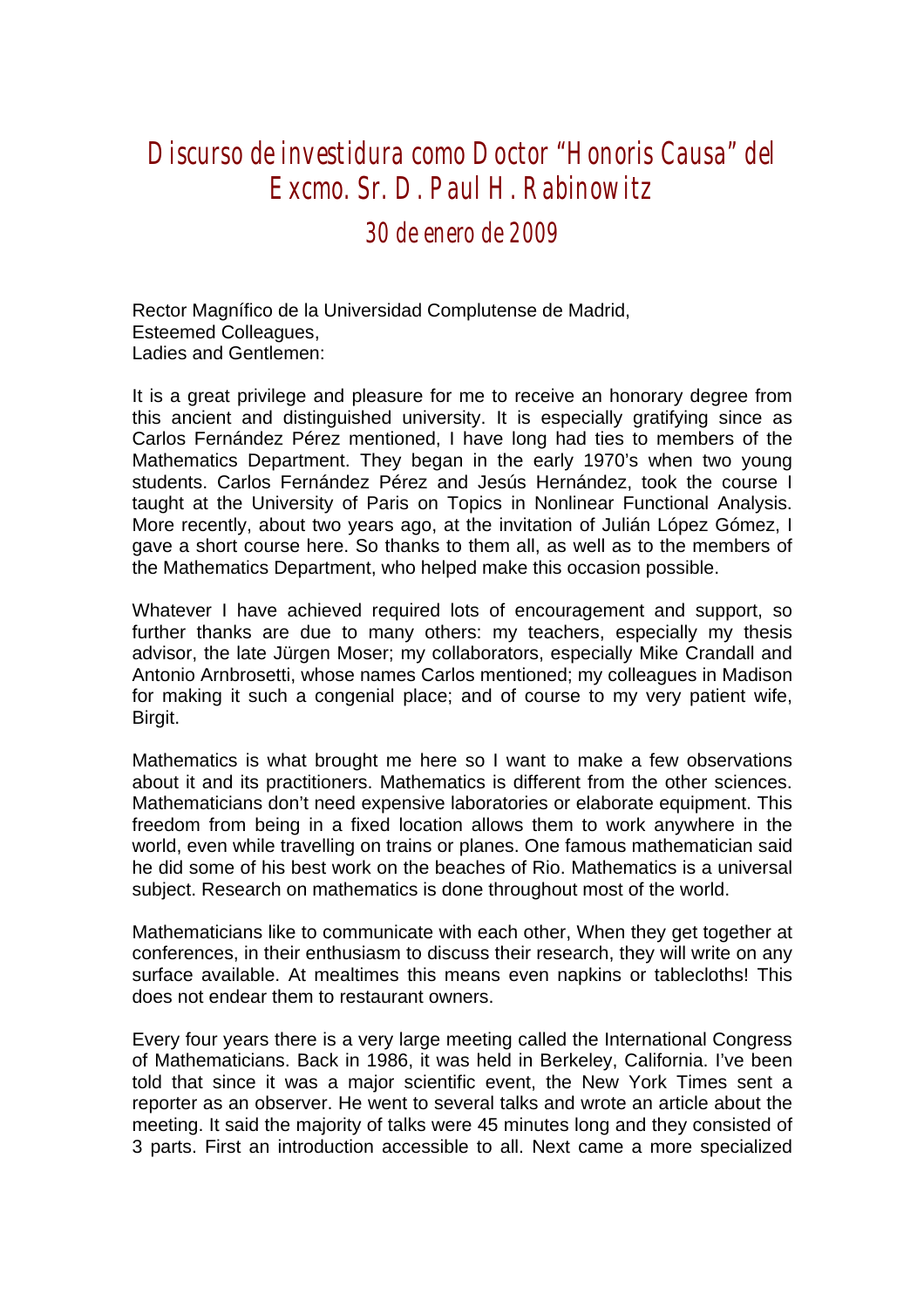presentation appropriate for people in the general area of the talk. Then there was a final part understandable only to the speaker and a handful of his closest professional colleagues. To save time, most speakers began directly with the 3rd part. I suspect this story is apocryphal, but there certainly is truth in it!.

A rough classification of mathematics divides it into two parts: pure and applied. Applied mathematicians tend to make and explore mathematical models of real world phenomena and for them the computer is often a major tool. Just to give you the flavor of the areas this includes, in my own department alone, we have people who do research on topics as varied as medical imaging, chemical and biochemical reactions, mathematical physics, cryptography, geophysical fluid dynamics and mathematical biology. Of course there are also people in other departments who apply mathematics.

In contrast to applied mathematicians, pure mathematicians deal with abstractions. They have developed notions and associated terminologies which give great precision to their work. Unfortunately this precision creates a knowledge barrier that makes it very difficult to communicate about their subject with non-mathematicians, even highly educated ones. That's why I haven't tried to discuss my own research here.

Even the purest of mathematical areas can have unexpected and important applications. Here's a nice example. When we look at something as commonplace a printed word or even a letter, who would think that what we see is the result of pure mathematics. Indeed hidden in the heart of a software package that controls the printer, there is an important mathematical tool that determines the appearance of the printed letters and words before us. This too is called a *B-spline*. The word *spline* was first used in mathematics by my late colleague, Iso Schoenberg. Back in the micl-1940's he introduced a family of tools into the field of mathematics called approximation theory. Although of considerable theoretical interest, B-splines had little practical value because of difficulties in performing computations with them. But years later came two important breakthroughs. The first was the appearance of high speed computers and second was the development of a highly useful algorithm to work with B-splines. Nowadays, B-splines play an essential role in a wide variety of fields ranging from computer graphics to computer aided design. For example, they are routinely employed in the automobile and aviation industries. The algorithm I mentioned was discovered by my colleague, Carl deBoor in the early 1970's and for his work, he was awarded a Presidential Medal of Science a few years ago.

I'm going to tell you my favorite piece of mathematical humor. Although it is best appreciated by mathematicians and their spouses, it is also enlightening to others. The following question is posed to a doctor, a lawyer, and a mathematician: Is it better to have a wife or a mistress? The doctor answer is "A wife. Marriage leads to a more stable life. It's better for your health. It's too stressful to have a mistress". On the other hand, the lawyer says:" it's better to have a mistress. If you are married, conflicts are inevitable and they can lead to